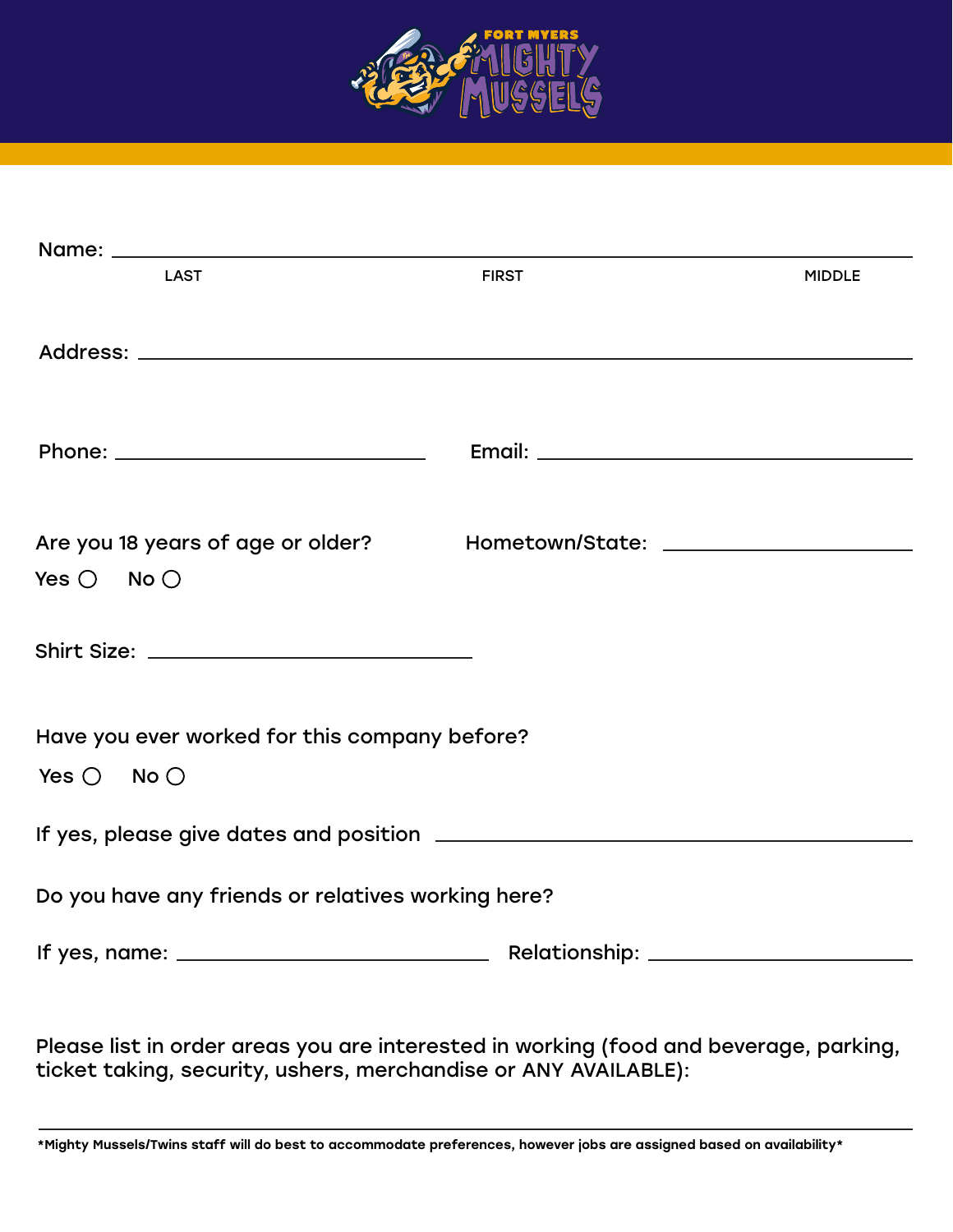## PREVIOUS EMPLOYMENT:

Please list the names of your present or previous employers in chronological order with present or last employer listed first. Be sure to account for **all** periods of time including any period of unemployment.

| Present or past employer |                                            |  |
|--------------------------|--------------------------------------------|--|
|                          |                                            |  |
| Address:                 |                                            |  |
| City/State/ZIP:          | Supervisor Name: _______________________   |  |
|                          | Position: ___________________________      |  |
| Phone $#$ :              |                                            |  |
|                          |                                            |  |
|                          |                                            |  |
| Previous employer        |                                            |  |
| Address:                 |                                            |  |
|                          | Pay: __________________________            |  |
| City/State/ZIP:          | Supervisor Name: ______________________    |  |
|                          | Position: ____________________________     |  |
| Phone $#$ :              |                                            |  |
|                          |                                            |  |
|                          |                                            |  |
| Previous employer        |                                            |  |
| Address:                 |                                            |  |
|                          |                                            |  |
| City/State/ZIP:          | Supervisor Name: ______________________    |  |
|                          | Position: ________________________________ |  |
| Phone $#$ :              |                                            |  |
|                          |                                            |  |
|                          |                                            |  |
| Previous employer        |                                            |  |
| Address:                 |                                            |  |
|                          |                                            |  |
| City/State/ZIP:          | Supervisor Name: _______________________   |  |
|                          | Position: ___________________________      |  |
| Phone #:                 |                                            |  |
|                          |                                            |  |
|                          |                                            |  |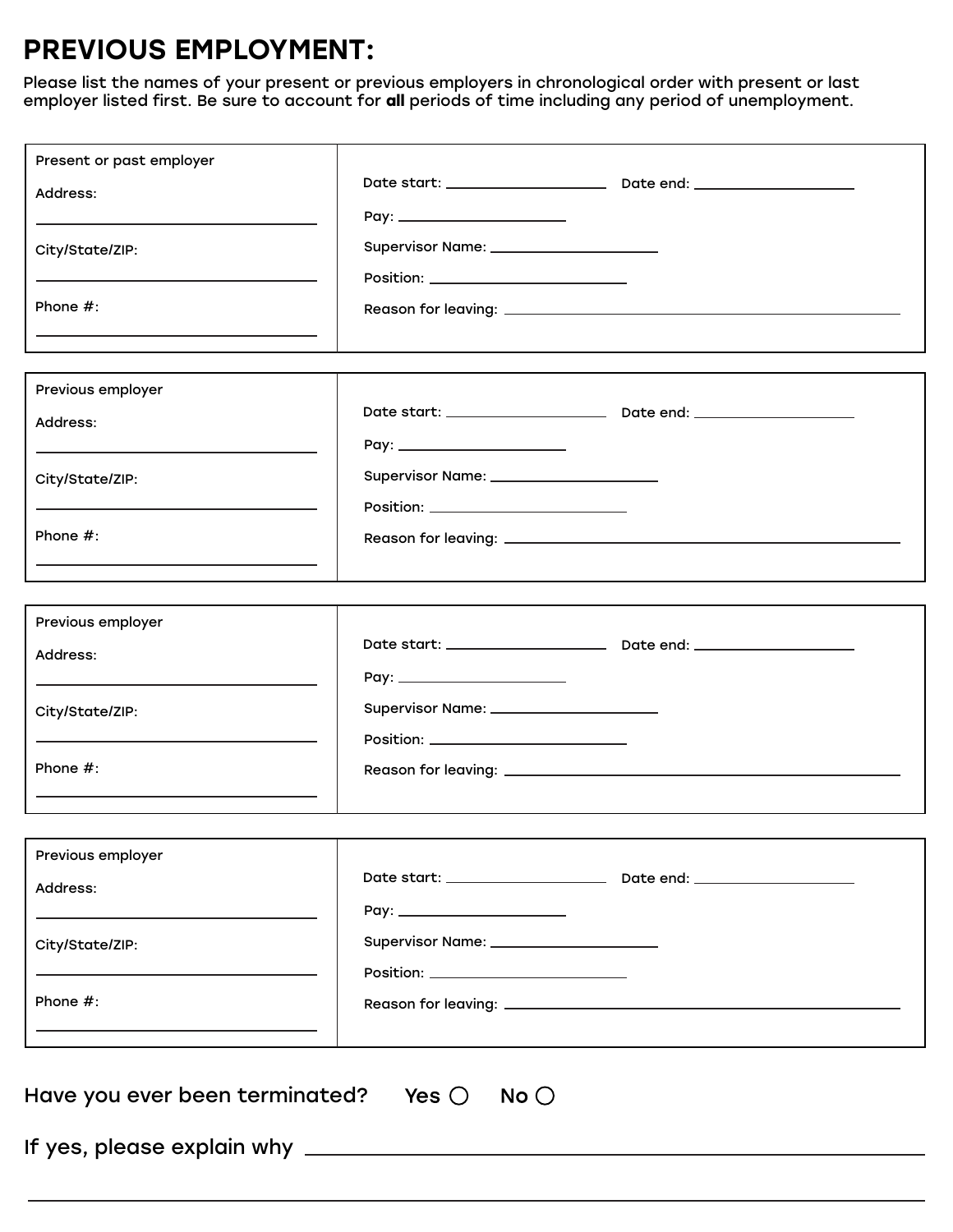## EDUCATION:

|                       | <b>School Name/Location</b> | Years<br>Completed | Degree | Study or Major |
|-----------------------|-----------------------------|--------------------|--------|----------------|
| <b>High School</b>    |                             |                    |        |                |
| College/University    |                             |                    |        |                |
| Graduate/Professional |                             |                    |        |                |
| Trade/Correspondence  |                             |                    |        |                |

## PERSONAL REFERENCES:

(No relatives)

| Address: the contract of the contract of the contract of the contract of the contract of the contract of the contract of the contract of the contract of the contract of the contract of the contract of the contract of the c |  |
|--------------------------------------------------------------------------------------------------------------------------------------------------------------------------------------------------------------------------------|--|
|                                                                                                                                                                                                                                |  |

Have you ever pled guilty or "no contest" to a felony, been convicted of a felony, had adjudication withheld, prosecution deferred, or do you have any felony criminal charges pending?

Yes  $\bigcap$  No  $\bigcap$ 

If Yes, please give date and details of each: